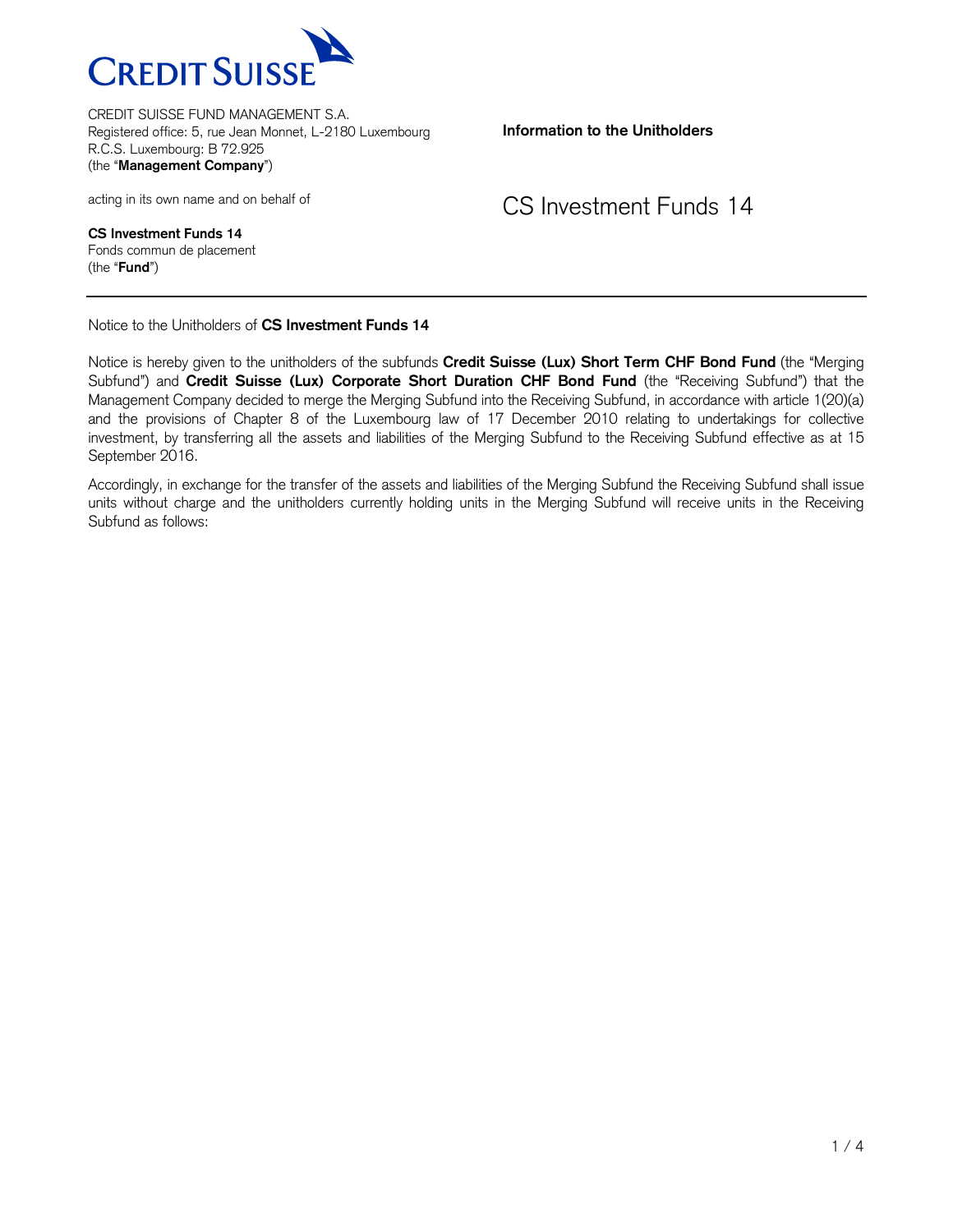

## **Information to the Unitholders**

acting in its own name and on behalf of

**CS Investment Funds 14**

Fonds commun de placement (the "**Fund**")

CS Investment Funds 14

| <b>Merging Subfund</b> |                    |                            |                                                    |                                       |                    |                    |                                              |                      | <b>Receiving Subfund</b> |                            |                                                    |                                     |                    |                    |                                               |
|------------------------|--------------------|----------------------------|----------------------------------------------------|---------------------------------------|--------------------|--------------------|----------------------------------------------|----------------------|--------------------------|----------------------------|----------------------------------------------------|-------------------------------------|--------------------|--------------------|-----------------------------------------------|
| Unit<br>Class          | Minimum<br>Holding | Maximum<br>Sales<br>Charge | Maximum<br>Adjustment<br>of the Net<br>Asset Value | Maximum<br>Management<br>Fee $(p.a.)$ | Performance<br>Fee | Ongoing<br>Charges | Synthetic<br>Risk and<br>Reward<br>Indicator | Unit<br><b>Class</b> | Minimum<br>Holding       | Maximum<br>Sales<br>Charge | Maximum<br>Adjustment<br>of the Net<br>Asset Value | Maximum<br>Management<br>Fee (p.a.) | Performance<br>Fee | Ongoing<br>Charges | Synthetic<br>Risk and<br>Reward<br>Indicator* |
| A<br>CHF               | n/a                | 5.00%                      | 2.00%                                              | 0.90%                                 | n/a                | 0.55%              | $\mathbf{2}$                                 | A<br>CHF             | n/a                      | 5.00%                      | 2.00%                                              | 1.00%                               | n/a                | 0.65%              | $\mathbf 2$                                   |
| B<br><b>CHF</b>        | n/a                | 5.00%                      | 2.00%                                              | 0.90%                                 | n/a                | 0.55%              | $\mathbf{2}$                                 | B<br>CHF             | n/a                      | 5.00%                      | 2.00%                                              | 1.00%                               | n/a                | 0.65%              | $\mathbf{2}$                                  |
| EB<br>CHF              | n/a                | 3.00%                      | 2.00%                                              | 0.45%                                 | n/a                | 0.31%              | $\overline{2}$                               | EB<br>CHF            | n/a                      | 3.00%                      | 2.00%                                              | 0.50%                               | n/a                | 0.36%              | $\mathbf{2}$                                  |
| IB<br>CHF              | 500,000            | 3.00%                      | 2.00%                                              | 0.45%                                 | n/a                | 0.37%              | $\mathbf{2}$                                 | IB<br>CHF            | 500,000                  | 3.00%                      | 2.00%                                              | 0.50%                               | n/a                | 0.40%              | $\mathbf 2$                                   |
| UA<br><b>CHF</b>       | n/a                | 5.00%                      | 2.00%                                              | 0.70%                                 | n/a                | 0.43%              | $\overline{2}$                               | <b>UA</b><br>CHF     | n/a                      | 5.00%                      | 2.00%                                              | 0.75%                               | n/a                | 0.46%              | $\mathbf{2}$                                  |
| UB<br>CHF              | n/a                | 5.00%                      | 2.00%                                              | 0.70%                                 | n/a                | 0.43%              | $\mathbf{2}$                                 | UB<br>CHF            | n/a                      | 5.00%                      | 2.00%                                              | 0.75%                               | n/a                | 0.46%              | $\mathbf 2$                                   |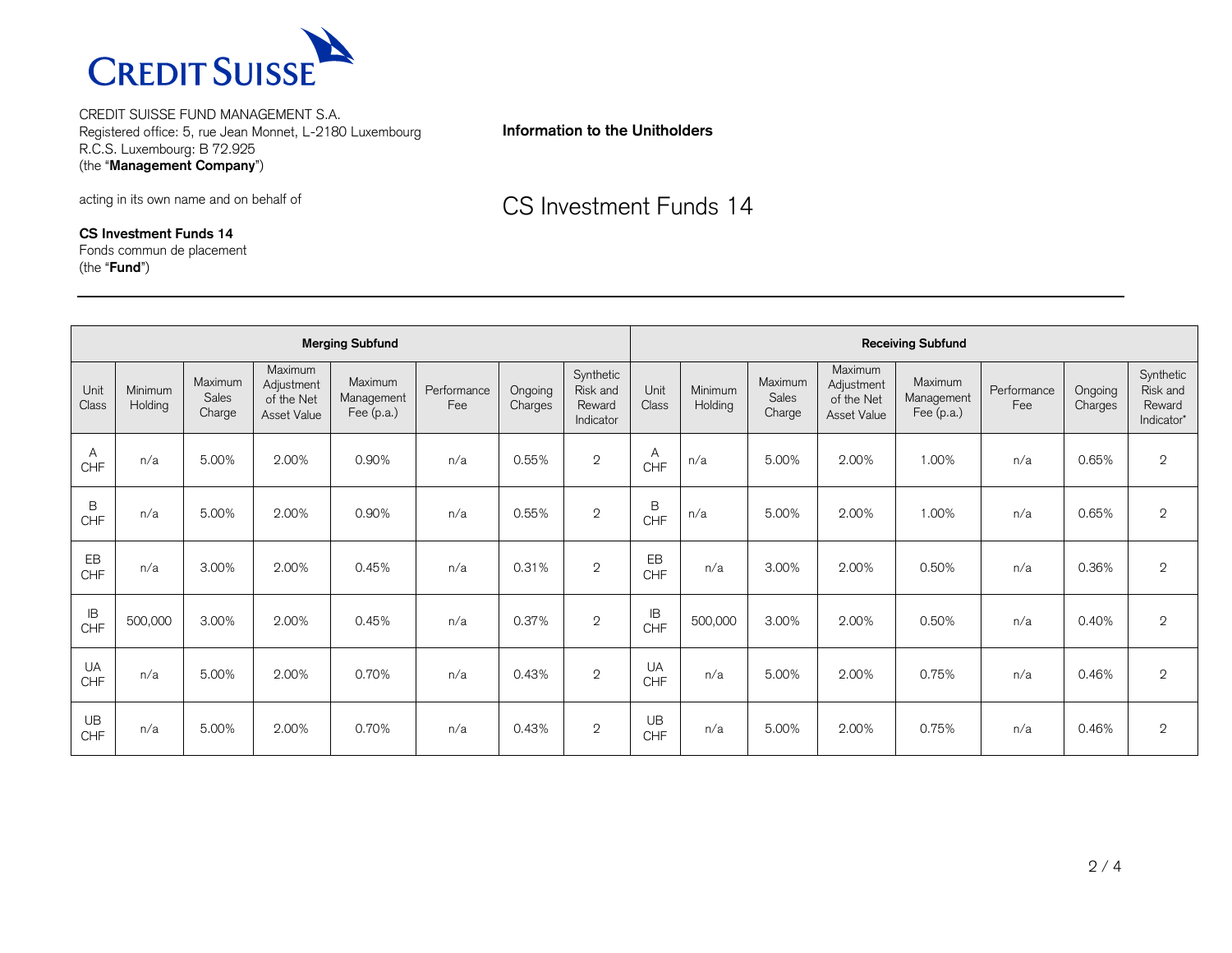

acting in its own name and on behalf of

**CS Investment Funds 14** Fonds commun de placement (the "**Fund**")

## **Information to the Unitholders**

## CS Investment Funds 14

The following table illustrates the similarities and the differences between the investment objectives and policies of the Merging Subfund and the Receiving Subfund:

| Merging Subfund                                                                                                                                                                                              | Receiving Subfund                                                                                                                                                                                                                                                                                                                                                                                     |  |  |  |  |  |
|--------------------------------------------------------------------------------------------------------------------------------------------------------------------------------------------------------------|-------------------------------------------------------------------------------------------------------------------------------------------------------------------------------------------------------------------------------------------------------------------------------------------------------------------------------------------------------------------------------------------------------|--|--|--|--|--|
| <b>Investment Objective and Investment Policy</b>                                                                                                                                                            | <b>Investment Objective and Investment Policy</b>                                                                                                                                                                                                                                                                                                                                                     |  |  |  |  |  |
| The objective of this Subfund is primarily to achieve a high<br>regular income while preserving the value of the assets and<br>maintaining a high level of liquidity.                                        | The currency mentioned in the name of the Subfund is merely the<br>Reference Currency in which the performance and Net Asset Value<br>of the Subfund are calculated, and is not the investment currency of<br>the Subfund.                                                                                                                                                                            |  |  |  |  |  |
| At least two-thirds of this Subfund's total assets shall be<br>invested, in accordance with the principle of risk-spreading, in                                                                              | Investments may be denominated in any currency.                                                                                                                                                                                                                                                                                                                                                       |  |  |  |  |  |
| debt instruments, bonds, notes, similar fixed-interest or floating-<br>rate securities (including securities issued on a discount basis)<br>with a short duration or short residual duration, denominated in | The objective of these Subfunds is to generate a regular income in<br>the respective Reference Currency.                                                                                                                                                                                                                                                                                              |  |  |  |  |  |
| the respective Reference Currency.<br>Up to one-third of the total assets of the Subfund may be<br>invested in currencies other than the Reference Currency.                                                 | The Subfunds shall mainly invest in debt instruments, bonds, notes,<br>similar fixed-interest or floating-rate securities (including securities<br>issued on a discount basis) worldwide with a short to medium term.                                                                                                                                                                                 |  |  |  |  |  |
| A maximum of 5% of the Subfund's total assets may be invested<br>in contingent capital instruments.                                                                                                          | At least two-thirds of the total net assets of each Subfund shall be<br>invested in the fixed income securities mentioned above from the<br>lower investment grade sector (rated at least "BBB-" by Standard &<br>Poor's or "Baa3" by Moody's, or debt instruments deemed by the<br>Management Company to be of similar credit quality) up to high-<br>quality debt instruments of corporate issuers. |  |  |  |  |  |
|                                                                                                                                                                                                              | The Subfunds may use techniques and instruments in order to<br>reduce the interest-risk of debt instruments with a longer maturity,<br>subject to the investment restrictions set out in the Prospectus.                                                                                                                                                                                              |  |  |  |  |  |

The resolution to merge the Merging Subfund into the Receiving Subfund was passed in the unitholders' interest, the intention being to streamline the existing product range of Credit Suisse due to the reorganization of assets under management. The Merger will increase the asset base of the Receiving Subfund ensuring that the assets in the Merging and Receiving Subfunds are managed more efficiently while enhancing operational efficiencies of two similar products. In view of the similar investment policy and the assets and liabilities of the Merging Subfund and the Receiving Subfund, no material impact on the performance of the Receiving Subfund is expected to take place as a result of the merger. The attention of the Unitholders of the Merging Subfund is drawn to the fact that the maximum management fee and ongoing charges in the Receiving Subfund are higher than the applicable fees in the Merging Subfund, as detailed in the table above. The Merging Subfund and the Receiving Subfund do not intend to undertake any rebalancing of their portfolios before or after the Merger takes effect. For more details on the Receiving Subfund, unitholders are kindly invited to read the KIID of the Receiving Subfund which may be obtained free of charge from or may be requested at the registered office of the Management Company and on the Internet at [www.credit-suisse.com.](http://www.credit-suisse.com/)

All costs of the Merger (with the exception of any dealing costs, audit costs, other miscellaneous costs and transfer taxes on the assets associated with the transfer of assets and liabilities and the custody transfer costs) will be borne by the Management Company, including legal, accounting, stamp duty and other administrative expenses.